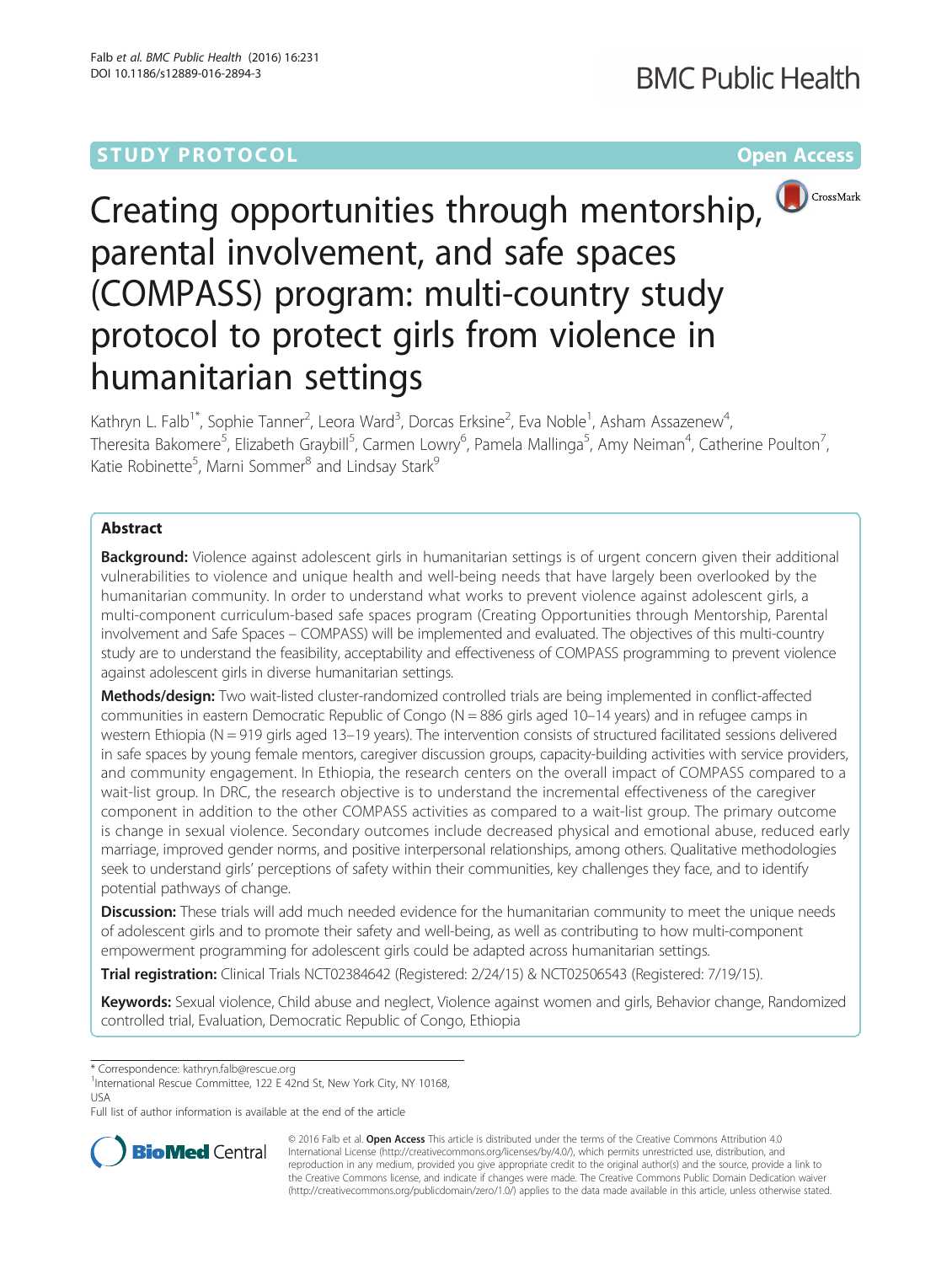### Background

Globally, approximately 59.5 million people were forcibly displaced in 2014 [\[1](#page-8-0)], which is one of the highest levels seen in decades. Throughout periods of armed conflict and displacement, women and girls face increased risk of violence due to a constellation of factors that may increase their vulnerabilities, such as weakened community protection mechanisms, existing inequitable and evolving gender norms, financial instability, limited economic opportunities, and separation from family members [\[2](#page-8-0)–[4\]](#page-8-0). In fact, approximately one in five displaced women report experiencing sexual violence [[5](#page-8-0)]. Intimate partner violence (IPV) and other forms of abuse or exploitation may also occur at higher frequencies and are of key concerns for conflictaffected women and girls [[6](#page-8-0), [7\]](#page-8-0).

Within humanitarian emergencies, female adolescents aged 10–19 years are particularly at risk of sexual violence, sexual exploitation, and early marriage [[2, 3, 8\]](#page-8-0). For example, the percentage of registered marriages which involved girls below age 18 doubled during two years of the Syrian conflict. This is thought to be due to a complex set of circumstances that families face in displacement which lead them to see marriage as the best option for gaining resources and supplies as well as protecting their daughters from violence outside the home [[9, 10\]](#page-8-0). Adolescent pregnancy is also of concern for child brides within early and forced marriages. These young females may be expected and pressured to become pregnant as the result of inequitable gender norms and power dynamics, or due to the lack of access to contraceptive methods in emergencies, or pregnancy as the direct result of forced sex. [\[11](#page-8-0), [12\]](#page-8-0).

Not only do adolescent girls face increased vulnerability to violence, similar to development contexts, the needs of adolescent girls are often overlooked by communities, families, and service providers during and after conflict due to their lack of social status, stemming from gender inequalities and the invisibility of younger populations. Girls may also have limited mobility and therefore, face restricted access to pertinent life-saving information, schooling, and health and protection services [[13, 14](#page-8-0)]. Limited understanding and investment to date by the humanitarian community of the specific factors that shape adolescent girls' vulnerabilities and needs has led to inadequate resources and programming for this unique population [[4](#page-8-0), [15, 16](#page-8-0)].

Despite the multitude of reports on violence against women and girls in humanitarian settings and the damaging physical and mental health effects resulting from such violence, few rigorous studies have examined how best to prevent violence in such contexts [\[17, 18\]](#page-8-0). In fact, only two prevention studies focusing on reducing IPV in humanitarian settings have been completed to date, both of which only focused on adult women [[19, 20](#page-8-0)]. Simultaneously, efforts in child protection research have demonstrated a small, but expanding evidence base for the use of safe spaces to support children's psychosocial wellbeing in emergencies. The goals of such safe spaces, which can generally be constructed quickly in an emergency, are to provide children with a place to participate in activities and receive support to promote their overall well-being and resilience [\[21\]](#page-8-0). However, it remains unclear if safe space programming confers additional protection against the unique risks of violence that adolescent girls face [[22](#page-8-0), [23](#page-8-0)], particularly as most child friendly spaces do not have tailored programming by gender. Ultimately, while there are advances in IPV prevention strategies and child protection programming [[19, 20\]](#page-8-0), there is a glaring gap of rigorous evidence on how best to reduce violence against adolescent girls in emergencies.

To address this gap in the evidence, Columbia University and the International Rescue Committee (IRC), are undertaking an evaluation of the Creating Opportunities through Mentoring, Parental involvement, and Safe Spaces (COMPASS) program, of which a key strategy is to develop the skills and assets of girls with the support of female mentors in 'safe spaces', alongside additional engagement of caregivers and capacity-building of service providers. The objectives of this multi-country study are to understand the feasibility, acceptability and effectiveness of these approaches to respond to and prevent violence against adolescent girls in three diverse humanitarian settings.

#### Methods

#### Study design

Over three years (2014–2017), the COMPASS program is being implemented and evaluated in conflict-affected communities in the Democratic Republic of Congo (DRC), Sudanese refugee camps in Western Ethiopia, and in sites across Khyber Pakhtunkwa province in Pakistan, including Jalozai camp. In DRC and Ethiopia, the study design employs a wait-listed two-arm cluster randomized controlled trial. Given the exceedingly restrictive environment in Pakistan around issues of violence against girls, a mixed methods pre-post test is being implemented rather than an impact evaluation. Thus, the remainder of the study protocol manuscript will center on the trials taking place in DRC and Ethiopia. Further details of all study designs are found in Table [1.](#page-2-0) Qualitative inquiry will be used to complement the quantitative findings and to provide more nuanced understanding of processes of change and acceptability of programming.

#### Study settings

Eastern DRC has grappled with protracted conflict for decades, vacillating between periods of relative calm and instability. North and South Kivu provinces in eastern DRC are home to approximately 60 % of DRC's 2.6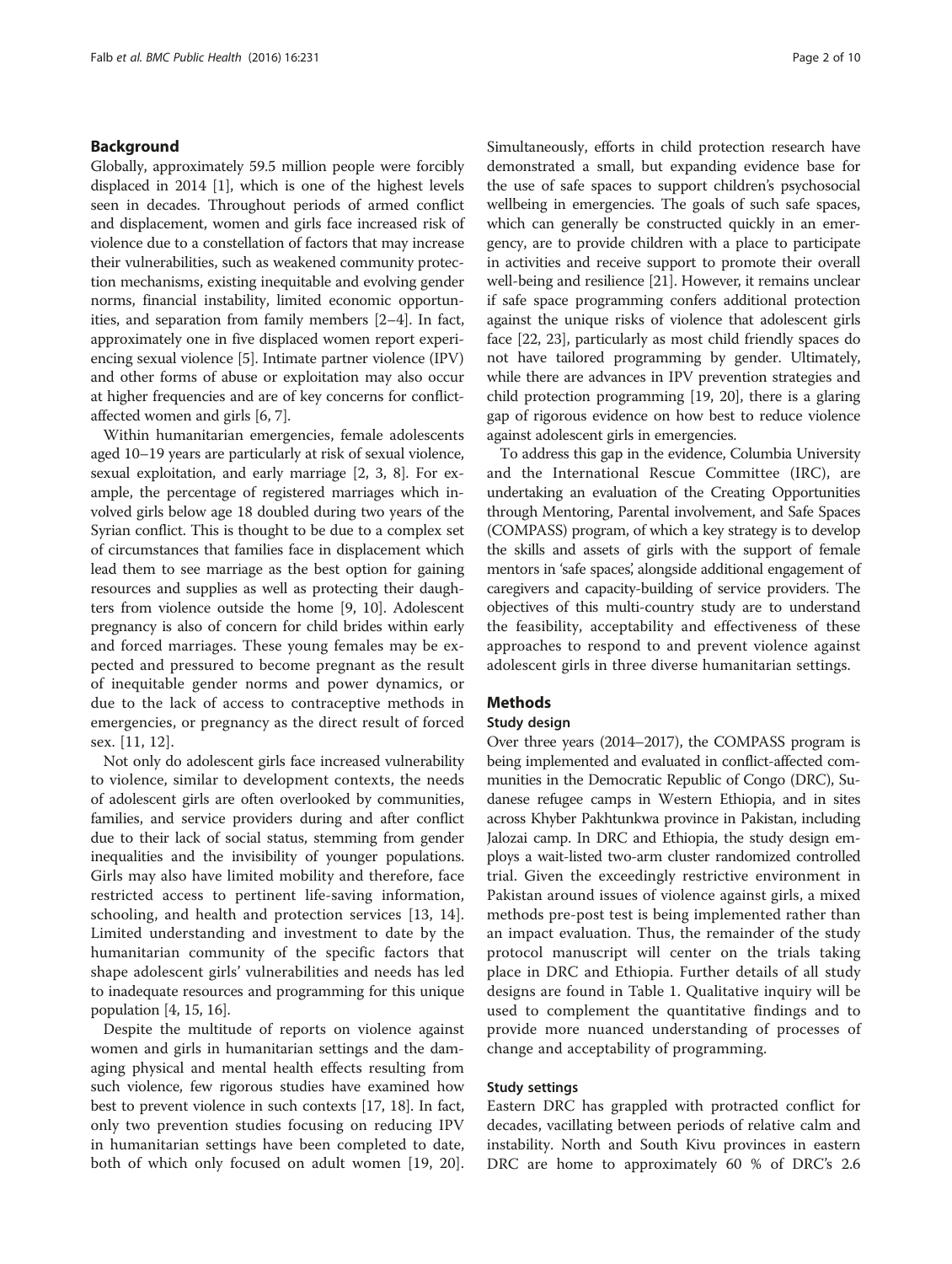<span id="page-2-0"></span>

| <b>Table 1</b> Key study characteristics by COMPASS country site |
|------------------------------------------------------------------|
|------------------------------------------------------------------|

| Site                                                                                                                      | Primary research question                                                                                                                                          | Study design                                                                  | Quantitative<br>surveys                    | Quantitative sample<br>size at baseline |
|---------------------------------------------------------------------------------------------------------------------------|--------------------------------------------------------------------------------------------------------------------------------------------------------------------|-------------------------------------------------------------------------------|--------------------------------------------|-----------------------------------------|
| Conflict-affected communities in<br>Kabare and Uvira territories, South<br>Kivu Province, Democratic Republic<br>of Congo | What is the incremental effectiveness of<br>the parental curriculum, in addition to<br>the core COMPASS programming, on<br>improving girls' safety and well-being? | Wait-list cluster randomized<br>controlled trial + qualitative                | 10-12 year old<br>CAPI survey <sup>a</sup> | 886 girls (10-14 years)                 |
|                                                                                                                           |                                                                                                                                                                    |                                                                               | 13-14 year old<br>$CAPI + ACASI$<br>survey | 777 primary caregivers<br>for girls     |
|                                                                                                                           |                                                                                                                                                                    |                                                                               | Caregiver survey                           |                                         |
| Refugee camps (Sherkole, Tongo,<br>and Bambasi), Benishangul-Gumuz<br>Region, Ethiopia                                    | What is the overall effectiveness of the<br>COMPASS program on improving girls'<br>safety and well-being, as compared to<br>girls in the wait-list arm?            | Wait-list cluster randomized<br>controlled trial $+$ qualitative ACASI survey | 13-19 year old                             | 919 girls (13-19 years)                 |
| Communities, and Jalozai camp in<br>Khyber Paktunkwah Province,<br>Pakistan                                               | What is the overall acceptability and<br>feasibility of COMPASS programming?                                                                                       | Pre-post test + qualitative                                                   | 12-19 year old<br>paper-based<br>survey    | 208 girls (12-19 years)                 |

<sup>a</sup>The 10–12 year old survey does not contain sensitive questions of sexual health

million internally displaced persons as well as continual influxes of refugees from Burundi, Rwanda, or other neighboring countries [[24](#page-8-0)]. Violence against women in eastern DRC is widespread, as up to 40 % of women report lifetime experience of sexual violence [[25, 26](#page-8-0)]. While less is known about the experiences of adolescent girls in eastern DRC, non-representative monitoring data from IRC partners documented an increase from 12 % to 28 % of girls aged 12–17 years among their caseloads of survivors between January and September 2012 during outbreaks of violence. At study inception, COMPASS was planned to take place in both North and South Kivu, yet, given unpredictable outbreaks of violence and security concerns for program and research staff in North Kivu, the study setting was refined to take place in fourteen communities in Kabare and Uvira territories, South Kivu. IRC has been operating in eastern DRC since 1996 and has been running a large and comprehensive program to protect and empower women and girls. This program includes health care and case management for survivors, capacity-building activities with community-based organizations, socio-economic activities and primary prevention interventions, in addition to general emergency response programming.

Three refugee camps in the Benishangul-Gumuz region of Ethiopia, bordering Sudan and South Sudan, serve as the second study site. Approximately 38,000 people reside in these three primarily Sudanese refugee camps (Sherkole, Tongo, and Bambasi), which are characterized by multiple safety and protection concerns. Documented in the IRC Community Wellbeing Initiative (CWI) programming assessments, concerns include high risks of adolescent girls experiencing sexual violence prior to arrival in Ethiopia and early or forced marriage. Often, these marriages are seen as a mechanism to 'protect' girls from sexual violence or as a means for girls' to meet their basic needs [[27](#page-8-0)]. These camps, established in 2011–2012, are highly diverse with numerous ethnicities of refugees and languages spoken. IRC has been operating in these camps since 2014 and provides community well-being programming, health programming, and water/ sanitation services, amongst other programs. Specific CWI programming includes providing access to quality health, psychosocial, and legal protections for survivors of gender-based violence, and community mobilization activities across the refugee camps.

#### Intervention description

The theory of change for the COMPASS program is presented in Fig. [1](#page-3-0). The core component of the program is to provide opportunities for girls to build assets to protect against and respond to violence and establish a foundation for a healthy transition to adulthood through mentorship, learning, and peer interaction in safe spaces. A specific activity through which this may be achieved is through the implementation of structured, facilitated sessions that focus on topics, tailored for girls, such as self-confidence, building friendships, communication, problem solving, puberty and reproduction as well gender based violence and creating healthy relationships. All of the above are aimed at helping girls prepare for making decisions about adult relationships, including their ability to negotiate sex, and understand their self-worth. In addition, adolescents are asked to create plans to minimize risk of entering relationships where girls may experience abuse, violence, or exploitation. This curriculum has been adapted for age groups in the study and settings, and will be delivered by young female mentors (from their late teens to 30 years old) trained by IRC COMPASS program staff. Over the course of 10–12 months, activities will be delivered in safe spaces for girls: specially constructed tukuls (i.e., traditional huts) in Ethiopian refugee camps for only women and girls, and dedicated spaces in community based women's organizations in DRC. These safe spaces were developed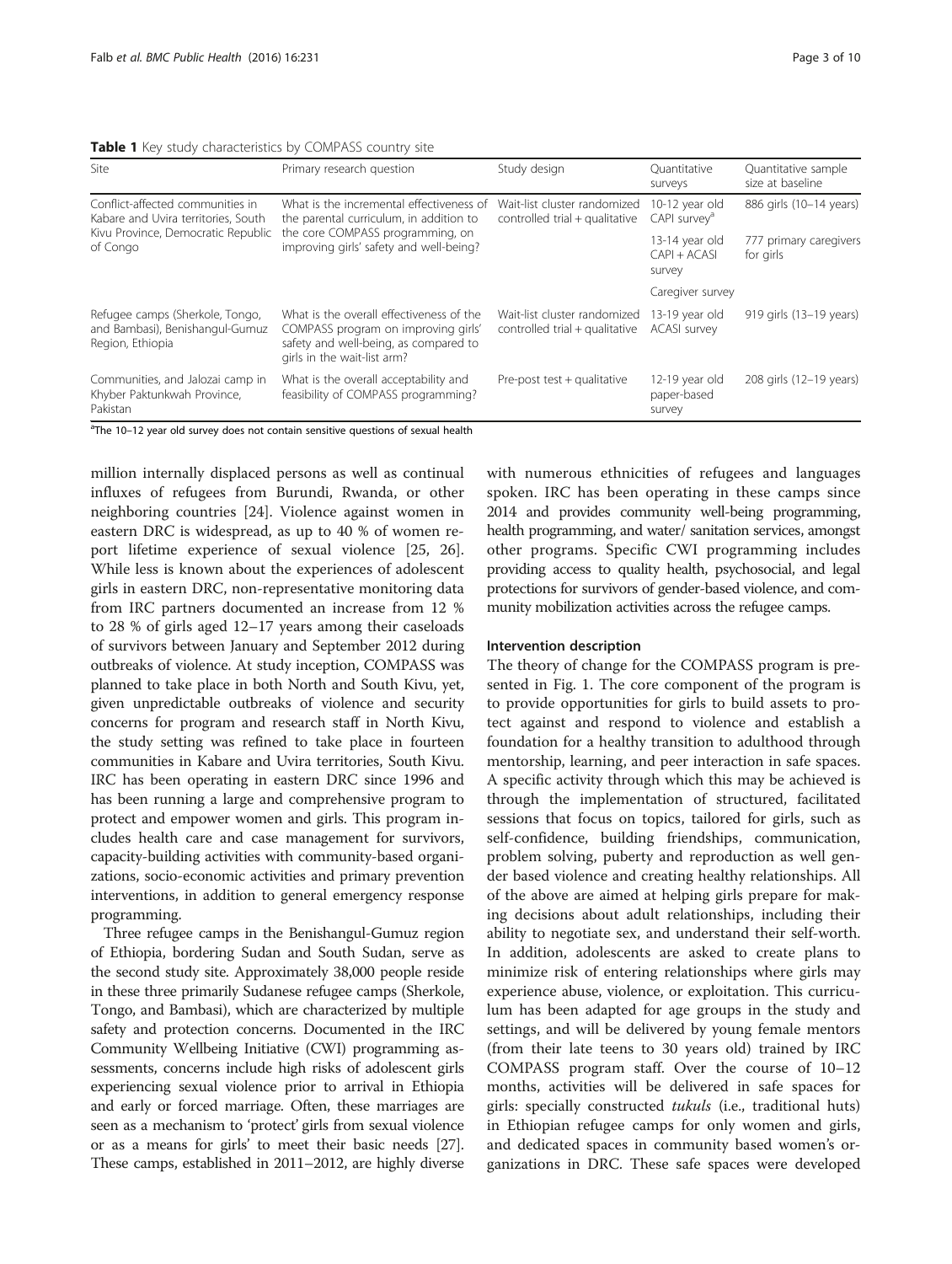<span id="page-3-0"></span>

specifically for girls through several community and caregiver consultations.

Caregivers will also participate in monthly discussion groups which seek to increase knowledge of the needs of adolescent girls. The goals are to ultimately shift genderinequitable attitudes about girls in the home and increase support to keep girls safe within and outside of the home. This content is delivered by IRC program staff. The incremental effectiveness of this caregiver component is being tested in DRC, while in Ethiopia we are evaluating the overall COMPASS program effectiveness.

In addition, COMPASS will engage health service providers and case managers to train workers on Clinical Care for Sexual Assault Survivors [\[28\]](#page-8-0) and Caring for Child Survivors Guidelines [[29\]](#page-8-0) in order to improve the overall quality of services for adolescent girl survivors of violence in their communities. Additional activities will be undertaken to engage communities to support girls as well.

#### Randomization, sample size, and power analysis

Based on the assumptions of 80 % power to detect a Cohen's effect size of  $d = 0.3$  between treatment versus wait-list groups  $(\alpha < 0.05$  statistical significance level, a design effect of 2.0), a sample size of 704 girls is required in each country. After accounting for an expected attrition rate of 25 % in DRC, the final sample size required at least 880 girls and a total of 886 girls were surveyed at baseline. Primary caregivers of selected girls in DRC were also asked to participate in the study  $(n = 777 \text{ sur-}$ veyed at baseline). In Ethiopia, given movement concerns within the refugee camps and higher likelihood of loss to follow-up and potential refusals at baseline, the attrition rate was inflated and a total of 919 girls were surveyed at baseline.

Groups are comprised of 20–25 girls each, based on geographic proximity or language. Groups of girls were divided into younger groups and older groups, given age-tailored content of programming. In DRC, 35 girl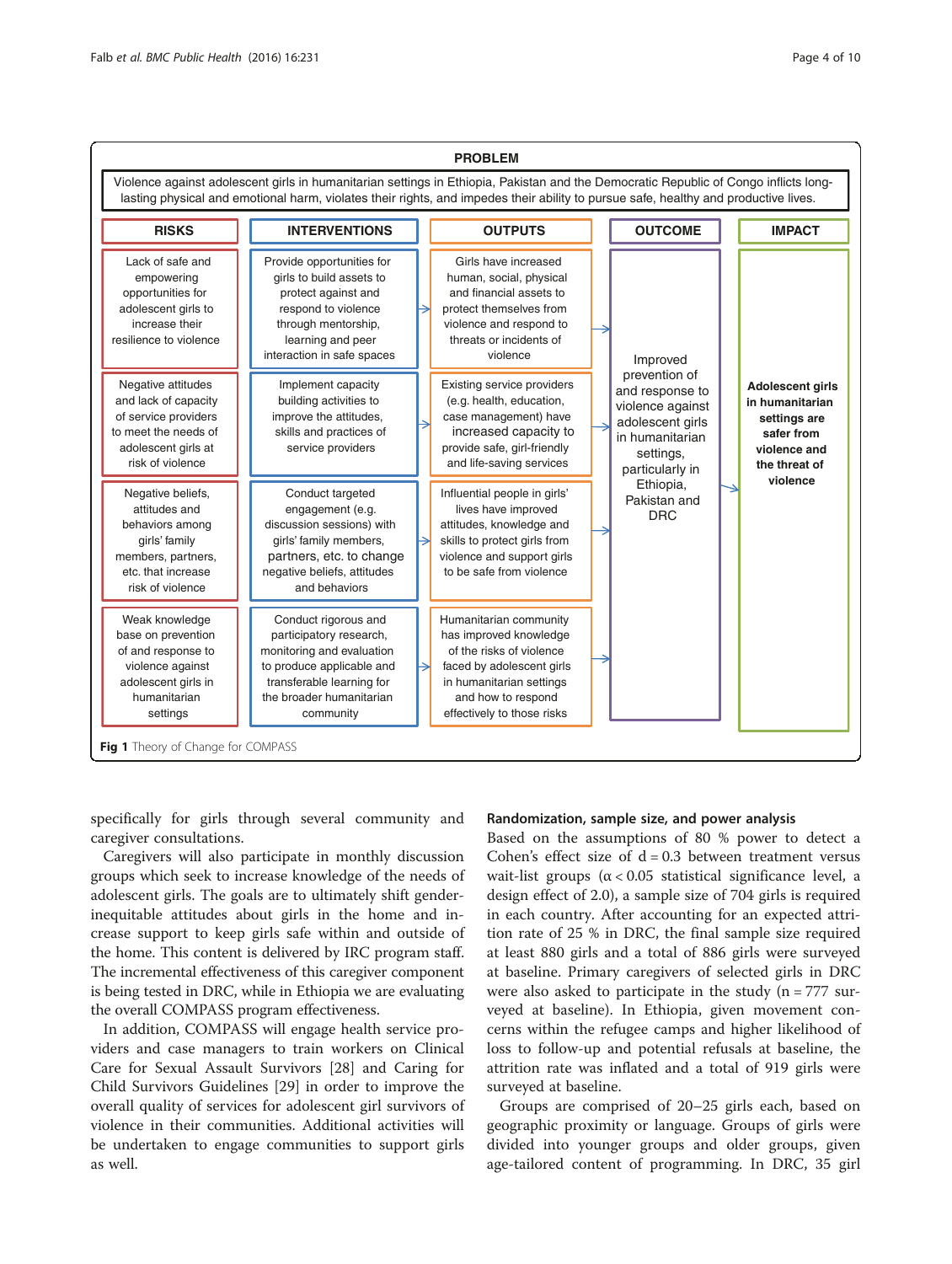groups across 14 villages in South Kivu were divided into two age strata: 10–12 years of age and 13–14 years of age. In Ethiopia, 47 groups across three refugee camps were divided into age strata; group formation also accounted for school scheduling in the camps. Groups were first stratified by age level (13–14 years and 15–19 years) and then randomized to either the intervention or wait-list arm following the baseline survey. If sisters or girls who identified the same caregiver or reside in the same house were participating in the program, girls were assigned to the same group if they were in the same age category. If they were in separate age groups, the groups were paired together and randomized to the same study arm. Randomization was completed using the statistical software R version 3.2.1.

#### Study population, recruitment, and retention

IRC program staff introduced the COMPASS program to the communities, and interested girls and their caregivers were invited to participate in the program. For example, in Ethiopia, outreach efforts included social worker house visits and ongoing activities at IRC Women and Girls Wellness Centers, which provide basic socioeconomic empowerment programming for women and girls in the camps and psychosocial services for survivors. Upon completion of program registration forms, girls (and their caregivers in DRC) were invited to participate in the studies. Eligibility criteria for the program and study varied by age and language based on contextual tailoring of adolescent girl programming across country sites. Details are provided in Table 2. In all sites, potential participants were excluded if they had cognitive impairment. Caregivers and girls were selected to participate in qualitative research activities based on purposive selection to generate a diversity of languages, ages, and schooling statuses.

Throughout the delivery of COMPASS, girls and their caregivers will be tracked by program mentors to improve and record retention through attendance records. Primary concerns for loss to follow-up for this study includes displacement, lack of buy-in from parents which could result in girls not being allowed to participate, and early marriage. Specifically, the latter is a concern because when girls marry, they may drop out of programming to undertake additional household duties. If a girl

Table 2 Eligibility criteria for COMPASS girl research participants

|          | <b>DRC</b>    | Ethiopia                      | Pakistan    |
|----------|---------------|-------------------------------|-------------|
| Age      | $10-14$ years | 13-19 years                   | 12-19 years |
| Language | Swahili       | Engesena Quickly <sup>a</sup> | Pashtu      |
|          | Mashi         | Funj/Berta                    |             |
|          |               | Maban                         |             |
|          |               | Regarig                       |             |
|          |               |                               |             |

<sup>a</sup>Can also be termed Ingessana Kulag

becomes married within the duration of the program, she will still be encouraged to participate by the mentors. In addition, if a girl has not attended programming, mentors will directly follow-up with the girl and caregiver and support her attendance. Reasons for non-attendance will be continually assessed by program and research teams; program delivery timing or other barriers to attendance will be addressed as possible. If there are multiple girls that miss more than three sessions within one group, IRC staff will engage directly with the mentor to support that mentor to improve retention of girls in her group.

Further, in Ethiopia, additional steps are planned to retain and track girls in the wait-list group, while minimizing risk of contamination. This tracking is also needed to determine whether girls have moved from the camps during the study period. These steps include checking in with girls during standard school-supply distributions approximately six months into the study and an additional check in with girls one month before endline data collection.

#### Ethics

All study procedures were approved by the Columbia University Institutional Review Board (IRB) and by incountry local bodies (Ministry of Health, Gender, Family, and Humanitarian Affairs in South Kivu, DRC and Administration for Refugee and Returnee Affairs in Ethiopia). The study protocol for Ethiopia was also approved by the International Rescue Committee internal review board. All caregivers were asked to provide informed consent for the girls' participation in the study if the girl was under 18 years old. Subsequently, girls were asked to assent for their participation in the study. In DRC, informed consent was read to potential participants through trained enumerators and written consent was given. Caregivers were also asked to provide written informed consent for their own participation in the quantitative survey and qualitative research activities. In Ethiopia, informed consent was administered via audio recordings because the languages selected for the study are non-written; thus, informed consent forms were verbally translated into the appropriate languages and recorded. All potential participants listened to the same audio recording to ensure consistency in the informed consenting process and provided verbal consent. Data collection staff were trained and available to respond to any questions on the consenting process. Since languages were non-written, only verbal consent/assent was required for participants in Ethiopia.

Given the highly sensitive nature of conducting research on the topic of violence against girls, all research staff completed training on the importance of ensuring confidentiality, privacy, and basic concepts of genderbased violence in accordance with the World Health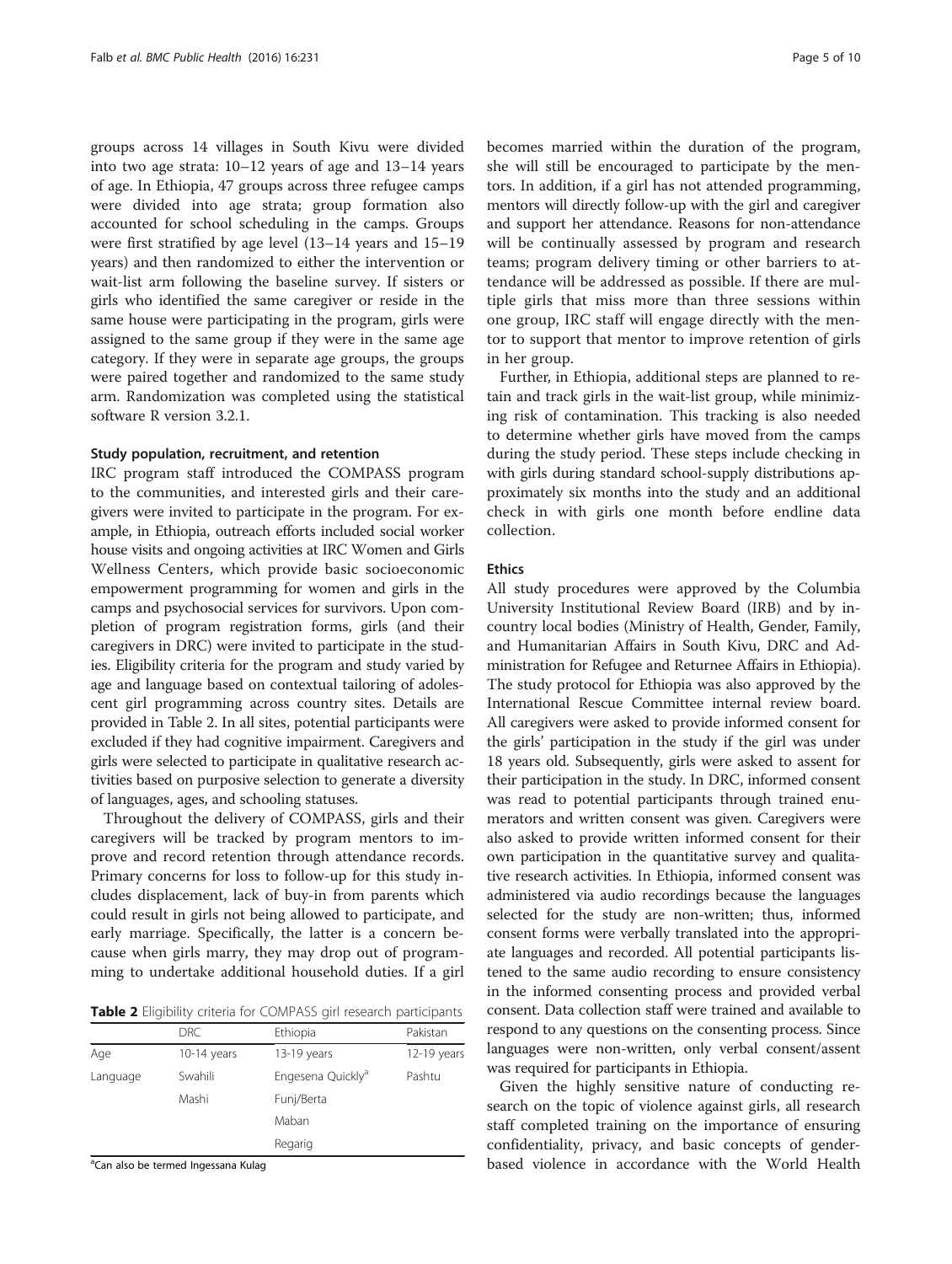Organization guidelines on violence against women research [[30\]](#page-8-0) and protocols for reporting breaches were developed. All enumerators were asked to complete confidentiality agreements. At the end of the interview, all participants were given information about where and how to receive additional services regarding violence and psychosocial support and referrals were made to service providers as needed.

#### Quantitative assessment and analytic plan

The primary outcome measure for the study is change in sexual violence. Other secondary outcomes include physical/emotional abuse, healthy relationships, and selfesteem, for example. Hypothesized directions of changes, primary and secondary outcomes, and measures are found in Table 3. Scales were tested through cognitive interviewing techniques prior to the baseline and adapted as needed in both countries. All study tools were translated into local languages and back-translated into English.

In DRC, Audio Computer Administered Self Interviews (ACASI) software was used for sensitive violence questions and Computer-Administered Personal Interviews (CAPI) was used for non-sensitive questions for girls and for the full caregiver survey. Only the older groups of girls (aged 13–14) were asked violence and sexual health modules given ethical concerns.

In Ethiopia, ACASI was used for the entire survey due to challenges of hiring female enumerators who can both speak the local non-written languages selected for the study (Engsena Quickly, Funj/Berta, Maban, or Regarig) and read and write in Amharic, Arabic or English. ACASI was selected as a data collection method as it has been shown to increase reporting of sensitive behaviors [[31](#page-8-0)] in addition to its ability to overcome the language and literacy challenges found among refugee camps in Western Ethiopia. Colors and images for response options were piloted and varied by country in the final ACASI programming.

Descriptive statistics and tests of variables of interest, including chi-square tests and t-tests, will be constructed. Generalized linear mixed models, also known as hierarchal/ multilevel mixed models, will be used to assess whether girls in the intervention arm report changes in outcomes of interest compared to girls in the intervention arm, accounting for multiple levels of clustering in the data (time, family, group, village/refugee camp zone). Intention-to-treat analyses and per protocol analyses, based on attendance records, will be generated.

#### Qualitative assessment and analytic plan

At baseline, methods of qualitative data collection included focus group discussions with caregivers and social mapping exercises with girls in both countries. In-depth interviews with girls and caregivers were also collected at baseline in DRC only. Similar activities will be conducted at endline. Focus group guides with caregivers sought to identify community gender norms related to girls and key challenges girls may face throughout periods of transitioning to adulthood in their communities, including challenges related to violence. Social mapping activities with girls involved

Table 3 Primary and secondary outcomes and hypothesized direction of change

|                                                             | Hypothesized direction<br>of change | Source of measure                                                                                  |
|-------------------------------------------------------------|-------------------------------------|----------------------------------------------------------------------------------------------------|
| Girl Primary Outcomes                                       |                                     |                                                                                                    |
| Past-Year Sexual Violence                                   | Decrease                            | Adapted from CDC Violence Against Children Survey [39]                                             |
| Girl Secondary Outcomes (Slight variations by country)      |                                     |                                                                                                    |
| Past-Year Positive Interpersonal Relationships              | Increase                            | Adapted from CDC Violence Against Children Survey [39] & Sisters of<br>Success Liberia survey [40] |
| Past-Year Early Marriage                                    | Decrease                            | Adapted from CDC Violence Against Children Survey [39]                                             |
| Past-Year Physical Violence & Emotional and<br>Verbal Abuse | Decrease                            | Adapted from IPSCAN Child Abuse Screening Tools [41]                                               |
| Self-Esteem                                                 | Increase                            | Rosenberg Self-Esteem Scale [42]                                                                   |
| Gender Equitable Norms                                      | Increase                            | Gender Relationship Scale [43]                                                                     |
| Hope and Future Orientation                                 | Increase                            | Children's Hope Scale [44]                                                                         |
| Accepting Attitudes towards domestic violence               | Decrease                            | Demographic and Health Surveys (DHS) Domestic Violence Module [45]                                 |
| Caregiver Outcomes (DRC Only)                               |                                     |                                                                                                    |
| Parental Acceptance                                         | Increase                            | Parental Acceptance-Rejection Questionnaire (Parent Short Form) [46]                               |
| Accepting Attitudes of Negative Discipline                  | Decrease                            | Adapted from Child Protection Knowledge, Attitudes, and Practices<br>(KAP) in Liberia Survey [47]  |
| Gender Equitable Norms                                      | Increase                            | Gender Norms and Attitudes Scale [43]                                                              |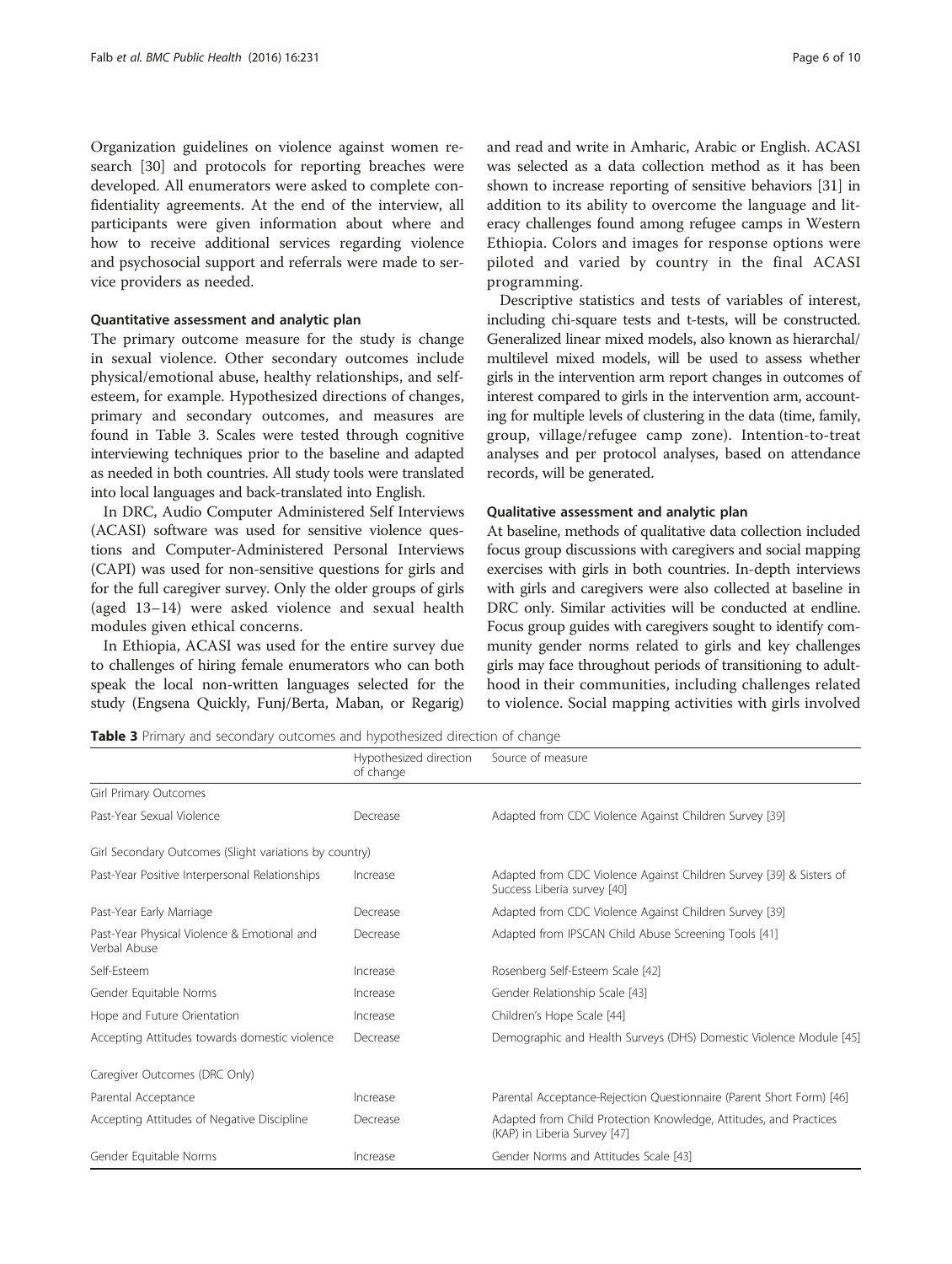asking girls to draw a map of their community and to note and discuss whether places were safe or unsafe. In-depth interviews with caregivers and girls sought to identify challenges girls face and how members of the family or community can support girls.

In DRC, qualitative data collectors were trained to conduct the group activities and record hand-written focus group or mapping notes in either Swahili or Mashi. Indepth interviews with girls and caregivers were audio recorded, transcribed, and then translated into English. In Ethiopia, Ethiopian qualitative data collectors facilitated the group activities in English with assistance from female Berta/Funj or Regarig translators. Only these two languages were selected for the qualitative research in Ethiopia due to challenges locating available female translators who could also speak either English or Amharic to communicate with the qualitative facilitators. All hand-written notes were recorded in English and subsequently transcribed. A combination of inductive content analysis and grounded theory will be utilized for data analysis to generate connections and themes across qualitative data.

#### Monitoring and process evaluation

Three main components comprise the process evaluation for the COMPASS program: (1) attendance records; (2) safe space quality assessments; and (3) service provider quality criteria checklists. All tools have been adapted as needed across countries.

First, attendance of girls and caregivers will be systematically tracked in program activities to understand adherence rates and identify any barriers to participation or potential issues with mentors, and follow up with non-attending girls as appropriate.

Second, the quality of safe spaces and the quality of programming delivered within the spaces will be assessed through three separate tools. Activities to assess the levels of learning of curriculum topics will be conducted at least twice during the curriculum cycle, which focus on girls' perceptions of favourite topics, usefulness of different content modules, and any unintended consequences of the programming. A similar method will be used to capture perceptions and knowledge gained from caregivers participating in the program. In addition, mentors will be supported to share their perceptions of girls' reactions to the programming and the appropriateness of delivery (i.e., space, timing, methods, etc.), through supervision meetings. IRC staff will also conduct observations of safe space sessions to provide overall feedback to mentors and to fidelity of session delivery to the curriculum guidelines.

The third component for the process evaluation will focus on assessment of service provider quality through training feedback forms, observation reports of case managers and health workers, child client satisfaction surveys, and analysis of GBV Information Management System data to capture the number of survivors receiving services from the IRC or other providers in the study areas.

Monitoring data will be used as a mechanism to explain the impact evaluation results, guide per-protocol analyses as findings emerge, and to provide data for other program logical framework indicators that fall outside the scope of the evaluation studies.

### **Discussion**

The COMPASS evaluation will yield important insights into potential strategies to improve the safety of adolescent girls in humanitarian settings by addressing their specific needs and challenges. Importantly, these research studies within COMPASS will assist in unpacking the utility of different approaches, such as caregiver discussion groups to support the empowerment of adolescent girls and reduce girls' risk of violence. These studies will also demonstrate the potential effectiveness of safe spaces and the programming within safe spaces to improve outcomes specifically related to adolescent girls' safety, above and beyond children's protection needs previously examined in safe space research [[32, 33](#page-8-0)]. The diversity of study sites (i.e., communities in DRC, refugee camps in Ethiopia, and camps or host communitiess in Pakistan) will also provide valuable learning on how programming should be tailored to different phases of humanitarian emergencies or displacement. However, given the need to adapt measures to the different cultural contexts, the ability to generalize broadly across populations may be limited.

Throughout the inception period and launch of the two randomized controlled trials, a number of challenges emerged and protocols have been adapted accordingly, as detailed below. First, while the original intention of the evaluation was to recruit only unmarried girls, as a key secondary outcome of the study is early marriage, the inclusion criteria had to be loosened. Though all of the girls initially reported themselves to be unmarried in program enrollment forms, which served as the basis for participant recruitment into the studies, they later reported that they were married when asked through ACASI in both DRC and Ethiopia. In Ethiopia, it is thought that this discrepancy was due to the illegal nature of early marriages in Ethiopia [[34](#page-8-0)] and thus, participants did not report their marriages to program staff prior to launching the survey. As found in other research, child brides may be less able to benefit from violence prevention programs as compared to women married as adults, given the additional social vulnerabilities they may face [[35](#page-8-0)]. Therefore, additional programmatic attention must be paid to ensure that married girls are not only retained in the program, but also receive supportive messages and tailored content.

Second, the diversity of languages was also challenging in the Ethiopian refugee camps. A language assessment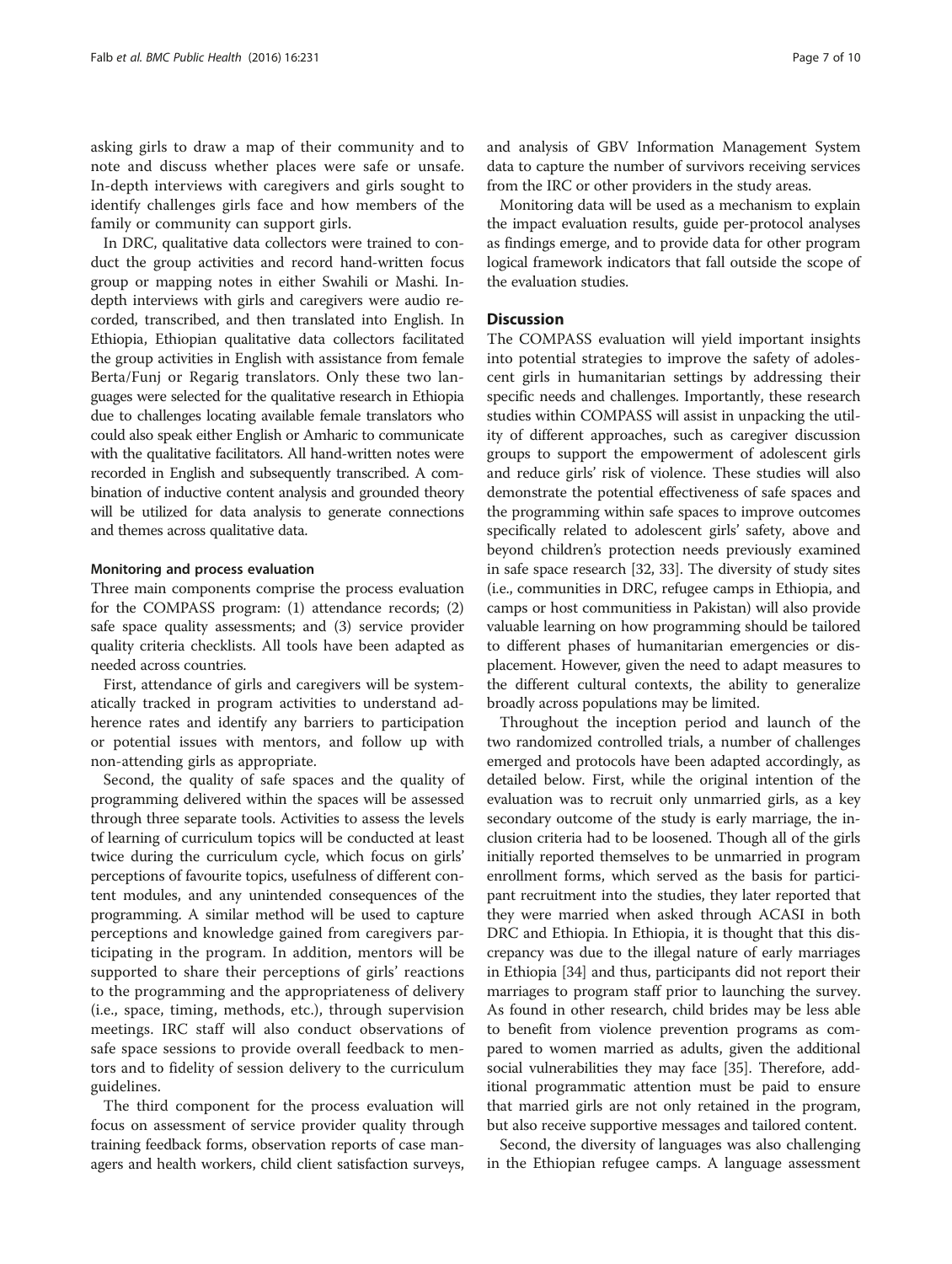was conducted by the program team to determine which languages girls spoke, the level of fluency in each language they were reported to speak, as well as the total number of girls who spoke a language with sufficient fluency that they could understand ACASI in order to ensure sample size requirements could be met. Based on these assessments, as well as a mapping of available and qualified female research assistants or translators that were able to communicate in camp languages, the final four languages were selected for the quantitative survey and two languages for the qualitative activities. While the process behind selecting languages was methodically carried out, some refugee leaders reported the final selection had potential to exacerbate community tensions as only certain languages were selected for inclusion into the research study. Leaders preferred all surveys to have been completed through informal Arabic, which most girls could understand to some degree, but not to the fluency that the survey questions required which would have ultimately limited the reliability and validity of the survey. Importantly, girls speaking any languages will be invited to participate in the program, regardless of whether they are part of the research sample.

Other biases have been considered in the study design as well. Primarily, contamination is of concern as intervention groups and wait-listed groups may interact with each other which may minimize our ability to detect changes between groups. Due to sample size requirements for cluster-randomized controlled trials, groups were randomized within communities in DRC and within small geographical areas in refugee camps in Ethiopia. Potential contamination will be assessed during the endline data collection. Social desirability bias may also emerge if respondents in the intervention arm report lower levels of violence, for example, to please the interviewer. However, the use of ACASI may minimize this bias as interviewers will not be aware of the girls' responses. In addition, another concern is that humanitarian settings are comprised of highly mobile populations, such that girls and caregivers may move out of the study area during the period of program delivery. Attendance will be tracked and intention-to-treat and per-protocol analyses will be undertaken to assess how this attendance may impact the effectiveness of COMPASS. Finally, behavior change to reduce violence against women and girls may require long term investments and our ability to see changes in the limited follow-up period may be minimized. Therefore, examination of secondary outcomes, such as gender attitudes and norms will also be critical to interpretation of the effectiveness of COMPASS as well as the potential salience of different pathways to change. As seen in other community-based trials to reduce intimate partner violence, consistency, trends, and alignment with hypothesized directions of change of both primary and secondary

outcomes will be examined to provide insight into potential effectiveness [\[19, 20](#page-8-0), [36, 37\]](#page-8-0).

Despite these challenges, the studies have been strengthened by intensive engagement with in-country program teams as they contextualize the program and research within the political and cultural environments. Rigorous attention to such contextualization by country teams has proven critical for successful engagement with community leaders, adaptation of measures used in the survey, as well as general recruitment of girls and caregivers into the study. Nonetheless, such contextualization, piloting, and attention to translations and language issues extended the research program's inception and initial planned period of approximately three months to almost one year. This led to a substantial delay in launching the COMPASS programming activities and strained relationships with communities as the period between program registration and launch of activities was lengthened.

In conclusion, while undertaking these studies has proven challenging, they provide further evidence that rigorous impact research can be undertaken in humanitarian emergencies on sensitive topics [\[20](#page-8-0), [38](#page-8-0)], particularly through strong engagement with local team members and communities. Findings will provide much needed evidence for the humanitarian community, donors, and governments to guide actions and investments in promoting the safety and wellbeing of adolescent girls affected by armed conflict and crises.

#### Trial status

At the time of initial manuscript submission, baseline surveys in Ethiopia and DRC have been completed. The study is ongoing.

#### Abbreviations

ACASI: Audio-Computer Assisted Self-Interview; CAPI: Computer-Administered Personal Interview; COMPASS: Creating Opportunities through Mentorship, Parental involvement, and Safe Spaces; DRC: Democratic Republic of Congo; IRC: International Rescue Committee.

#### Competing interests

The authors declare that they have no competing interests.

#### Author's contributions

KF, MS and LS serve as co-investigator (KF, MS) and principal investigator (LS) and are responsible for overall study design and implementation. ST, LW, and DE provide overall study management and lead activities for monitoring and process evaluation, including tool development and analysis. AA, TB, EG, CL, PM, AN, CP, and KR are responsible for assisting in tool development and adaptation, monitoring, and study implementation. EN assisted in drafting the manuscript. All authors have reviewed and commented on drafts and have approved of the final manuscript prior to submission.

#### Acknowledgements

This document is an output from a project funded with UK aid from the UK Department for International Development (DFID) for the benefit of developing countries. However, the views expressed and information contained in it are not necessarily those of or endorsed by DFID, which can accept no responsibility for such views or information or for any reliance placed on them.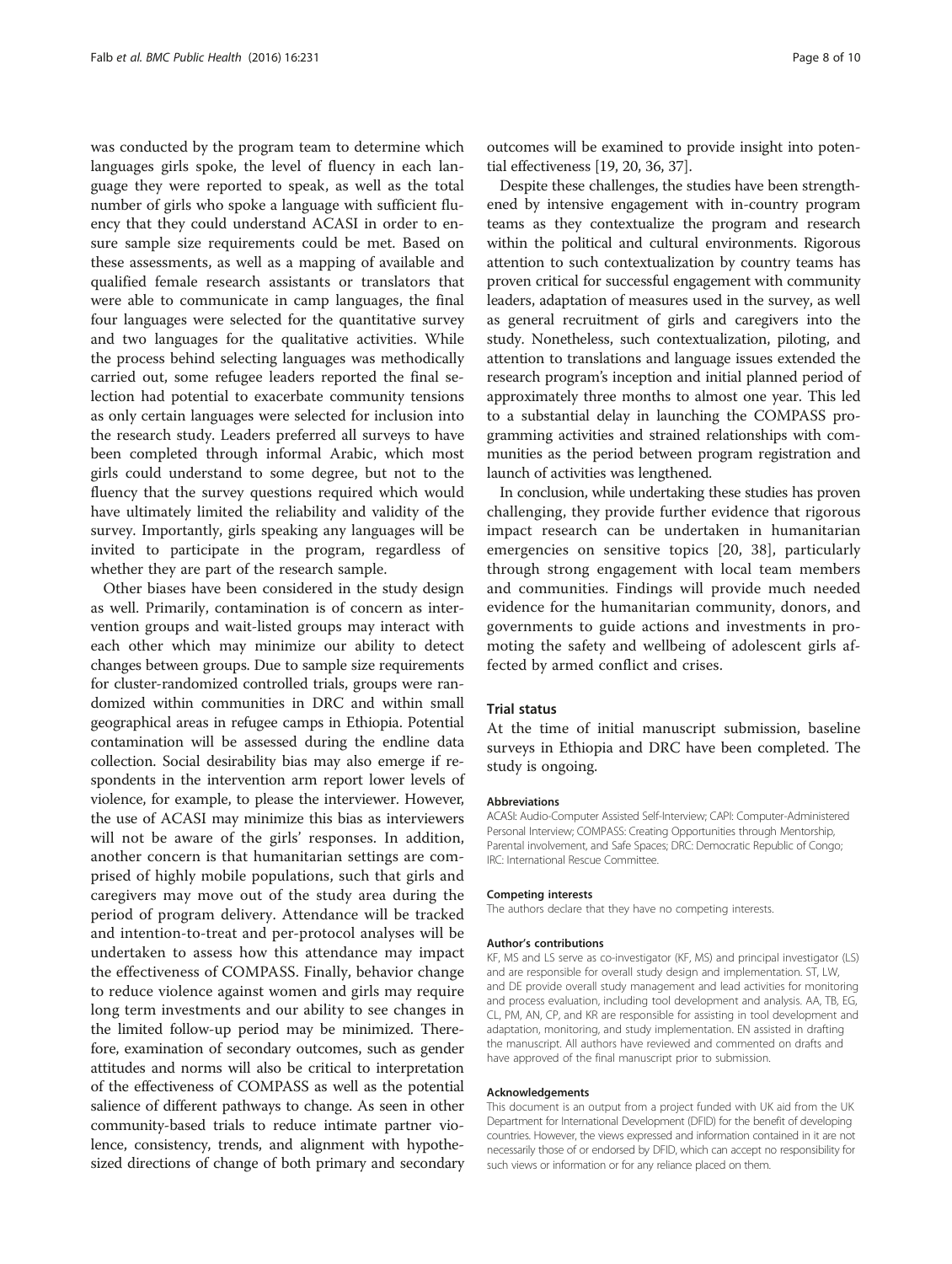<span id="page-8-0"></span>The authors would like to thank collaborators from Columbia University, IRC Ethiopia and IRC DRC and IRC headquarters. We are also grateful to the girls and caregivers who are participating in the COMPASS research program.

#### Author details

<sup>1</sup>International Rescue Committee, 122 E 42nd St, New York City, NY 10168, USA. <sup>2</sup>International Rescue Committee, 3 Bloomsbury Place, London WC1A 2QL, UK. <sup>3</sup>International Rescue Committee, 1730 M Street, NW - Suite 505, Washington DC 20036, USA. <sup>4</sup>International Rescue Committee, TK International Bldg. 6th Floor, Bole Rd, Addis Ababa, Ethiopia. <sup>5</sup>International Rescue Committee, Bukavu, Democratic Republic of Congo. <sup>6</sup>International Rescue Committee, Nairobi i-HUB, Galana Plaza, Wing B, 4th Floor, Kilimani, Nairobi, Kenya. <sup>7</sup>International Rescue Committee, Place de la Vieille Halle aux Blés 16, 1000 Bruxelles, Belgium. <sup>8</sup>Columbia University Mailman School of Public Health, 722 W. 168th Street, Room 537, New York, NY 10032, USA. <sup>9</sup>Columbia University Mailman School of Public Health, 60 Haven Avenue, B-4, Suite 432, New York, NY 10032, USA.

#### Received: 18 December 2015 Accepted: 19 February 2016 Published online: 05 March 2016

#### References

- 1. UNHCR. World at war: global trends: forced displacement in 2014. Geneva, Switzerland: UNHCR; 2014.
- Schulte J, Rizvi Z. In search of safety and solutions: somali refugee adolescent girls at Sheder and Aw Barre Camps, Ethiopia. New York, NY: Women's Refugee Commission; 2012.
- UNHCR. Driven by desperation: transactional sex as a survival strategy in Port au Prince IDP Camps. Geneva: United Nations High Commissioner for Refugees; 2011.
- van de Gaag N: In Double Jeopardy: Adolescent Girls and Disasters. In: Because I am a Girl: State of the World's Girls 2013. Surrey, UK: Plan International; 2013.
- 5. Vu A, Adam A, Wirtz A, Pham K, Rubenstein L, Glass N, Beyrer C, Singh S. The prevalence of sexual violence among female refugees in complex humanitarian emergencies: a systematic review and meta-analysis. PLos Currents Disasters 2014. doi:[10.1371/currents.dis.](http://dx.doi.org/10.1371/currents.dis.835f10778fd80ae031aac12d3b533ca7 ) [835f10778fd80ae031aac12d3b533ca7.](http://dx.doi.org/10.1371/currents.dis.835f10778fd80ae031aac12d3b533ca7 )
- 6. International Rescue Committee. Let me not die before my time: domestic violence in West Africa. New York, NY: IRC; 2012.
- 7. Stark L, Ager A. A systematic review of prevalence studies of gender-based violence in complex emergencies. Trauma, Violence, Abuse. 2011;12(3):127–34.
- 8. Paik K. The path to hope: congolese refugee adolescent girls in Nyarugusu Refugee Camp, Tanzania. Women's Refugee Commission: New York, NY; 2012.
- 9. Spencer D. To protect her honour: child marriage in emergencies the fatal confusion between protecting girls and sexual violence. In: Gender and protection in humanitarian contexts: critical issues series. United Kingdom: Care International; 2015.
- 10. UNICEF. A study on early marriage in Jordan. Amman, Jordan: UNICEF; 2014.
- 11. Save the Children. Too young to wed: the growing problem of child marriage among Syrian girls in Jordan. London, UK: Save the Children; 2014.
- 12. Krause SK, Jones RK, Purdin SJ. Programmatic responses to refugee's reproductive health needs. Int Fam Plann Perspect. 2000;26(4):181–7.
- 13. Annan J, Brier M. The risk of return: intimate partner violence in northern Uganda's armed conflict. Soc Sci Med. 2010;70(1):152–9.
- 14. Robles O, Katz R, Rastogi S. I'm here: adolescent girls in emergencies: approaches and tools for improved repsonse. New York: Women's Refugee Commission; 2014.
- 15. Inter-Agency Standing Committee. Women, Girls, Boys and Men: Different Needs - Equal Opportunities. In: IASC Gender Handbook. New York, NY: Inter-Agency Standing Committee; 2006.
- 16. Mazurana D, Benelli P, Gupta H, Walker P. Sex and age matter: improving humanitarian response in emergencies. Medford, MA: Feinstein International Center, Tufts University; 2011.
- 17. Hossain M, Zimmerman C, Watts C. Preventing violence against women and girls in conflict. Lancet. 2014;383(9934):2021–2.
- 18. Spangaro J, Adogu C, Ranmuthugala G, Powell Davies G, Steinacker L, Zwi A. What evidence exists for initiatives to reduce risk and incidence of sexual violence in armed conflict and other humanitarian crises? a systematic review. PLoS One. 2013;8(5):e62600.
- 19. Hossain M, Zimmerman C, Kiss L, Abramsky T, Kone D, Bakayoko-Topolska M, et al. Working with men to prevent intimate partner violence in a conflictaffected setting: a pilot cluster randomized controlled trial in rural Cote d'Ivoire. BMC Public Health. 2014;14:339.
- 20. Gupta J, Falb KL, Lehmann H, Kpebo D, Xuan Z, Hossain M, et al. Gender norms and economic empowerment intervention to reduce intimate partner violence against women in rural Cote d'Ivoire: a randomized controlled pilot study. BMC Int Health Hum Rights. 2013;13:46.
- 21. UNICEF. Guidelines for child friendly spaces in emergencies. New York: UNICEF; 2011.
- 22. Browne E. Child Friendly Spaces for Adolescent Girls in Emergency Settings. In: Helpdesk Research Report. Edited by GSDRC: GSDRC; 2013.
- 23. Ager A, Metzler J, Vojta M, Savage K. Child friendly spaces: a systematic review of the current evidence base on outcomes and impact. Intervent J. 2013;11(2):133–47.
- 24. 2015 UNHCR Country Operations Profile: Democratic Republic of Congo [<http://www.unhcr.org/pages/49e45c366.html>]
- 25. Johnson K, Scott J, Rughita B, et al. Association of sexual violence and human rights violations with physical and mental health in territories of the eastern democratic republic of the congo. JAMA. 2010;304(5):553–62.
- 26. Ministere du Plan et Suivi de la Mise en oeuvre de la Revolution de la Modernite, Ministere de la Sante Publique, MEASURE DHS, ICF International. Democratic Republic of Congo DHS 2013–14. Kinshasa, DRC and Rockville, Maryland, USA: Ministere du Plan et Suivi de la Mise en oeuvre de la Revolution de la Modernite, Ministere de la Sante Publique, MEASURE DHS, ICF International; 2014.
- 27. Community Wellbeing Initiative Tongo Camp. Rapid assessmnet of safety and protection risks of women and girls in Tongo Camp. Benishangul-Gumuz, Ethiopia: International Rescue Committee; 2013.
- 28. International Rescue Committee. UCLA center for international medicine: clinical care for sexual assault survivors. New York, NY: International Rescue Committee; 2008.
- 29. International Rescue Committee. Caring for child survivors of sexual abuse: guidelines for health and psychosocial service providers in humanitarian settings. New York, NY: International Rescue Committee; 2012.
- 30. World Health Organization. Putting women first: ethical and safety recommendations for research on domestic violence against women. Geneva: WHO; 2001.
- 31. Hewett PC, Mensch BS, Erulkar AS. Consistency in the reporting of sexual behaviour by adolescent girls in Kenya: a comparison of interviewing methods. Sex Transm Infect. 2004;80(S2):ii43–8.
- 32. Metzler J, Savage K, Vojta M, Yamano M, Schafer A, Ager A. Evaluation of child friendly spaces: Ethiopia field study summary report, February 2013. New York, NY: Columbia University, World Vision; 2013.
- 33. Metzler J, Kaijuka R, Vojta M, Savage K, Yamano M, Schafer A, et al. Evaluation of child friendly spaces: Uganda field study summary report, July 2013. New York, NY: Columbia University, World Vision International; 2013.
- 34. Center for Reproductive Law and Policy (CRLP). Women of the world: laws and policies affecting their reproductive lives (Anglophone Africa). New York, NY: CRLP; 2001.
- 35. Falb KL, Annan J, Kpebo D, Cole H, Willie T, Xuan Z, Raj A, Gupta J. Differential impacts of an intimate partner violence prevention program based on child marriage status in rural Cote d'Ivoire. J Adolesc Health 2015, Epub ahead of print.
- 36. Abramsky T, Devries K, Kiss L, Nakuti J, Kyegombe N, Starmann E, et al. Findings from the SASA! study: a cluster randomized controlled trial to assess the impact of a community mobilization intervention to prevent violence against women and reduce HIV risk in Kampala, Uganda. BMC Med. 2014;12:122.
- 37. Kim JC, Watts CH, Hargreaves JR, Ndhlovu LX, Phetla G, Morison LA, et al. Understanding the impact of a microfinance-based intervention on women's empowerment and the reduction of intimate partner violence in South Africa. Am J Public Health. 2007;97(10):1794–802.
- 38. Hall BJ, Bolton PA, Annan J, Kaysen D, Robinette K, Cetinoglu T, et al. The effect of cognitive therapy on structural social capital: results from a randomized controlled trial among sexual violence survivors in the Democratic Republic of the Congo. Am J Public Health. 2014;104(9):1680–6.
- 39. VACS Survey Methods [[www.cdc.gov/violenceprevention/vacs/vacs-survey](http://www.cdc.gov/violenceprevention/vacs/vacs-survey-methods.html)[methods.html](http://www.cdc.gov/violenceprevention/vacs/vacs-survey-methods.html)]
- 40. World Bank. Sisters of Success: measuring the impact of mentoring and girls groups in supporting girls' transition into adolescence and adulthood in Liberia. Washington, DC: World Bank Group; 2015.